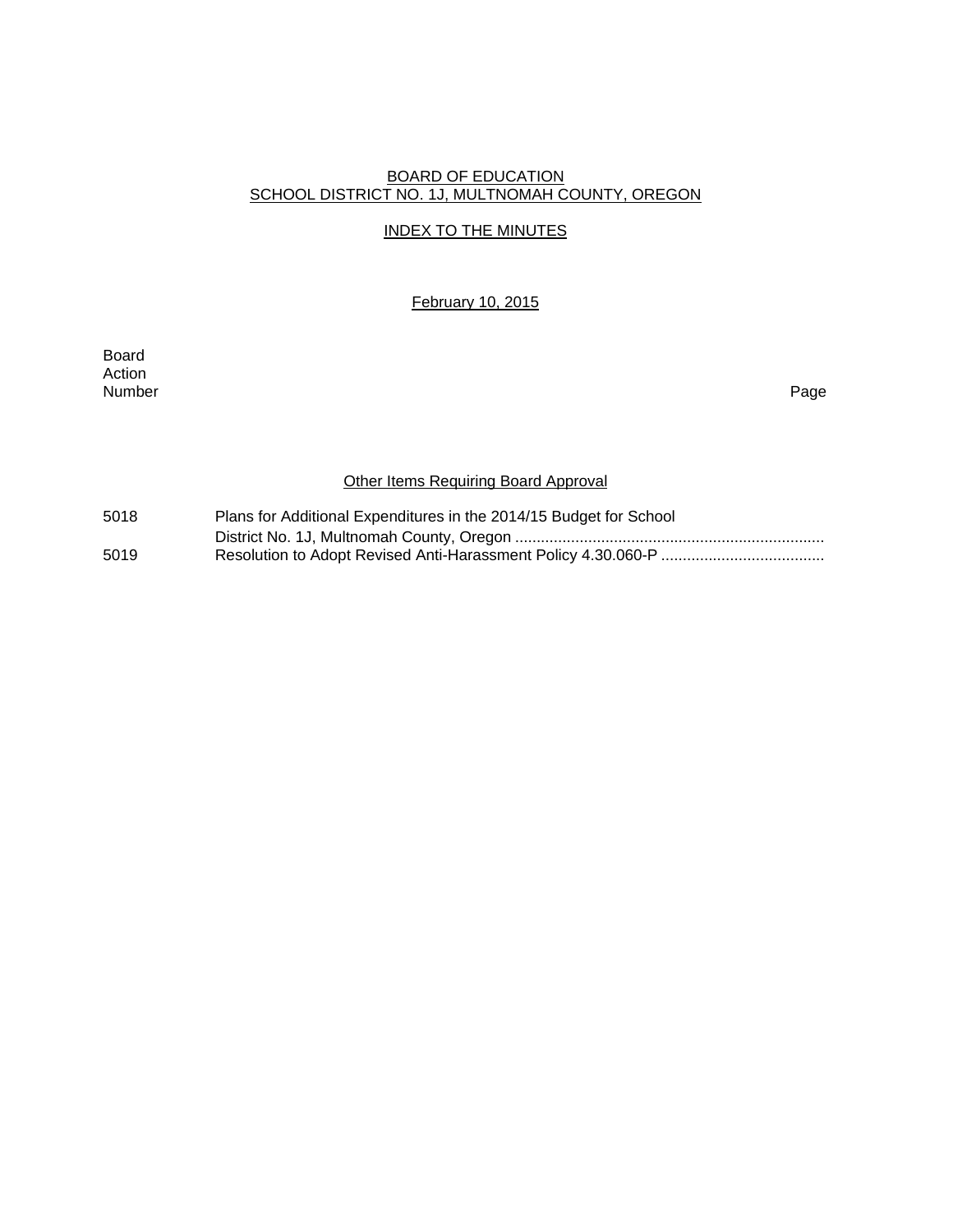#### Other Items Requiring Board Action

The Superintendent RECOMMENDED adoption of the following items:

#### Numbers 5018 and 5019

During the Committee of the Whole, Director Knowles moved and Director Belisle seconded the motion to amend Resolution 5018 to state in Resolution 1 and 2 that the amount be \$7.2 million and the contingency at 5.5% The motion was put to a voice voice and passed 4-2-1 (yes-4, no-2 [Regan, Koehler], abstain-1 [Buel], with Student Representative Jayaswal voting yes, unofficial).

Director Regan moved and Director Koehler seconded the motion to raise the amount by an additional \$300,000 (\$7.5 million and contingency 5.4%). The motion was put to a voice vote and passed by a vote of 4-3 (yes-4, no-3 [Belisle, Knowles, Adkins], with Student Representative Jayaswal voting yes, unofficial).

Director Buel moved and Director Koehler seconded the motion to add an additional \$1 million and invest in people who work with children around reading or in athletics in middle schools. The motion was put to a voice vote. The motion failed. (yes-3, no-4 [Knowles, Adkins, Morton, Belisle], with Student Representative Jayaswal voting no, unofficial).

Director Regan moved and Director Morton seconded the motion to adopt Resolution 5018 as amended. The motion was put to a voice vote and passed unanimously (yes-7, no-0; with Student Representative Jayaswal voting yes, unofficial).

During the Committee of the Whole, Director Belisle moved and Director Knowles seconded the motion to adopt Resolution 5019. The motion was put to a voice voice and passed unanimously (yes-7, no-0, with Student Representative Jayaswal voting yes, unofficial).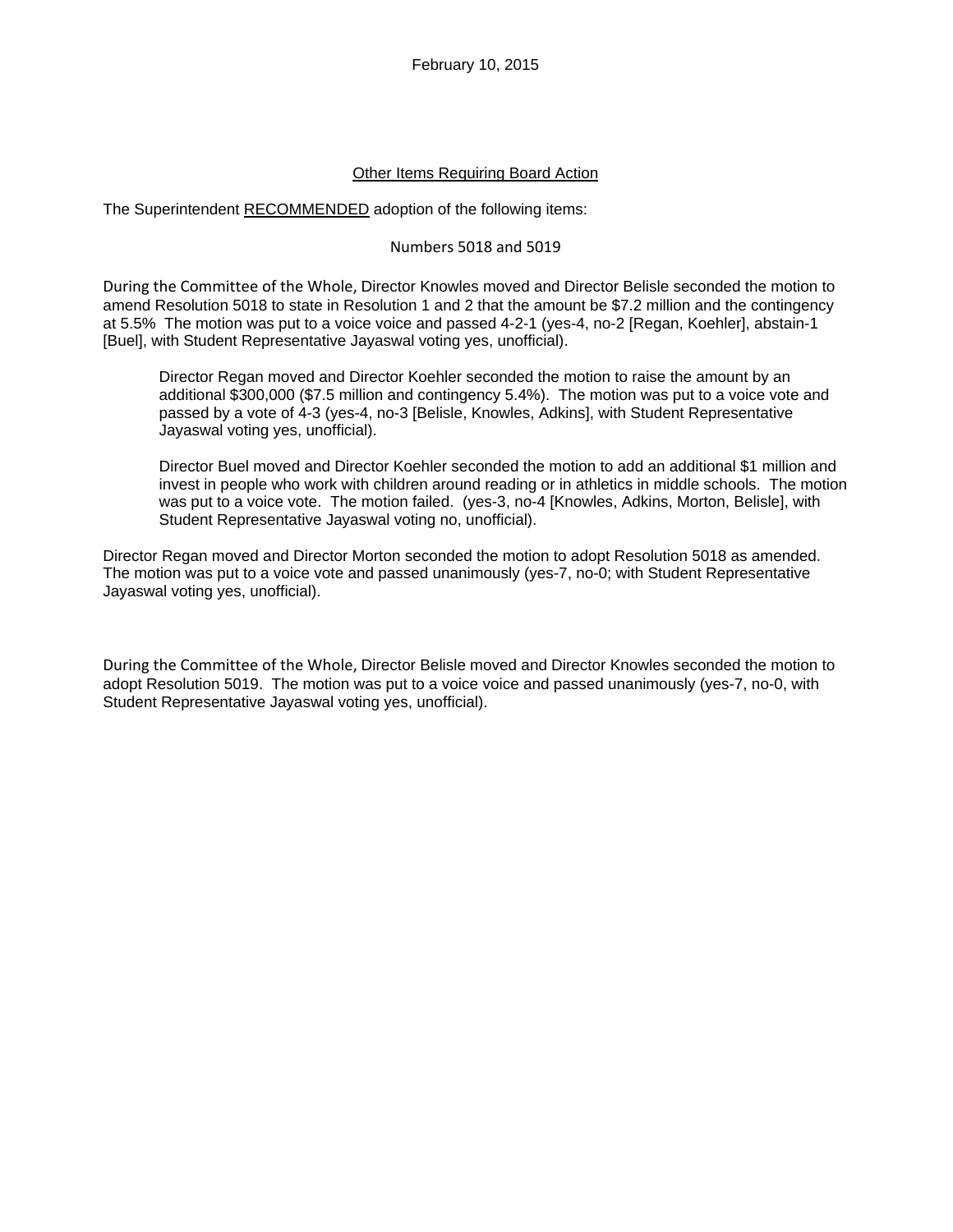#### February 10, 2015

#### **RESOLUTION No. 5018**

# Plans for Additional Expenditures in the 2014/15 Budget for School District No. 1J, Multnomah County, Oregon

### **RECITALS**

- A. On June 23, 2014 the Board of Education ("Board"), by way of Resolution No. 4934, voted to adopt an annual budget for the Fiscal Year 2014/15 as required under Local Budget Law.
- B. On September 23, 2014 the Board, by way of Resolution No. 4961 directed the superintendent to use the higher than budgeted beginning fund balance to increase school staffing and support by \$3.5 million immediately, to develop plans for additional investment in support of the District's strategic priorities, and to increase uncommitted contingency to 4.5%. All of which changes were to be detailed in a budget amendment to be presented to the Board in January 2015 after completion of the audit of the FY 2013/14 financial statements of the District.
- C. As follow up action, on October 14, 2014 the Board, by way of Resolution No. 4970, directed the superintendent to implement plans that included \$3.5 million in ongoing commitments and \$2.85 million in one-time investments in support of the three priorities:
	- 1) Ensuring all students are reading at benchmark by the end of third grade;
	- 2) Improving high school graduation and completion rates; and,

3) Eliminating disproportionality in out of school discipline between white students and students of color, and reducing out of school discipline for all students by 50 percent. The plans also included \$3.15 million in additional strategic one-time investments to improve outcomes for PPS students and effective operations.

- D. On November 25, 2014 the Board, by way of Resolution No. 4991, voted to approve Amendment #1 to the annual budget for the Fiscal Year 2014/15. Amendment No. 1 increased the amount transferred from Fund 101 – the General Fund - to Fund 438 – the Facilities Capital Project Fund by \$1,775,000, and appropriated those funds for Facilities Acquisition and Construction. This increase was part of the \$3.15 million in additional strategic one-time investments to improve outcomes for PPS students and effective operations in the October 14 plans. The transfer was required prior to the full January budget amendment in order for facilities work to begin as soon as possible.
- E. On January 27, 2015 the Board, by way of Resolution No. 5013, voted to approve Amendment No.2 to the annual budget for the Fiscal Year 2014/15. Amendment No. 2 formally effected the actions outlined in Resolutions Nos. 4961 and 4970 where the Board directed the Superintendent to include the changes outlined in those resolutions in an amendment to the 2014/15 budget in January 2015.
- F. Amendment No.2 revised beginning fund balances to reflect the FY 2013/14 financial statements of the District; increased general fund revenues based upon information about actual property tax rates and values; and reduced some budgeted general fund expenditures after "fall balancing" to reflect information not available at the time of the adopted budget, e.g. actual teacher salaries and renewal rates for employees' health care benefit plans.
- G. After Amendment No. 2 uncommitted/unassigned contingency is budgeted at \$35.5 million, which is 7% of total expenditures. The Board noted that its policy includes a goal of maintaining a minimum 3% level and includes an aspirational goal of 5%.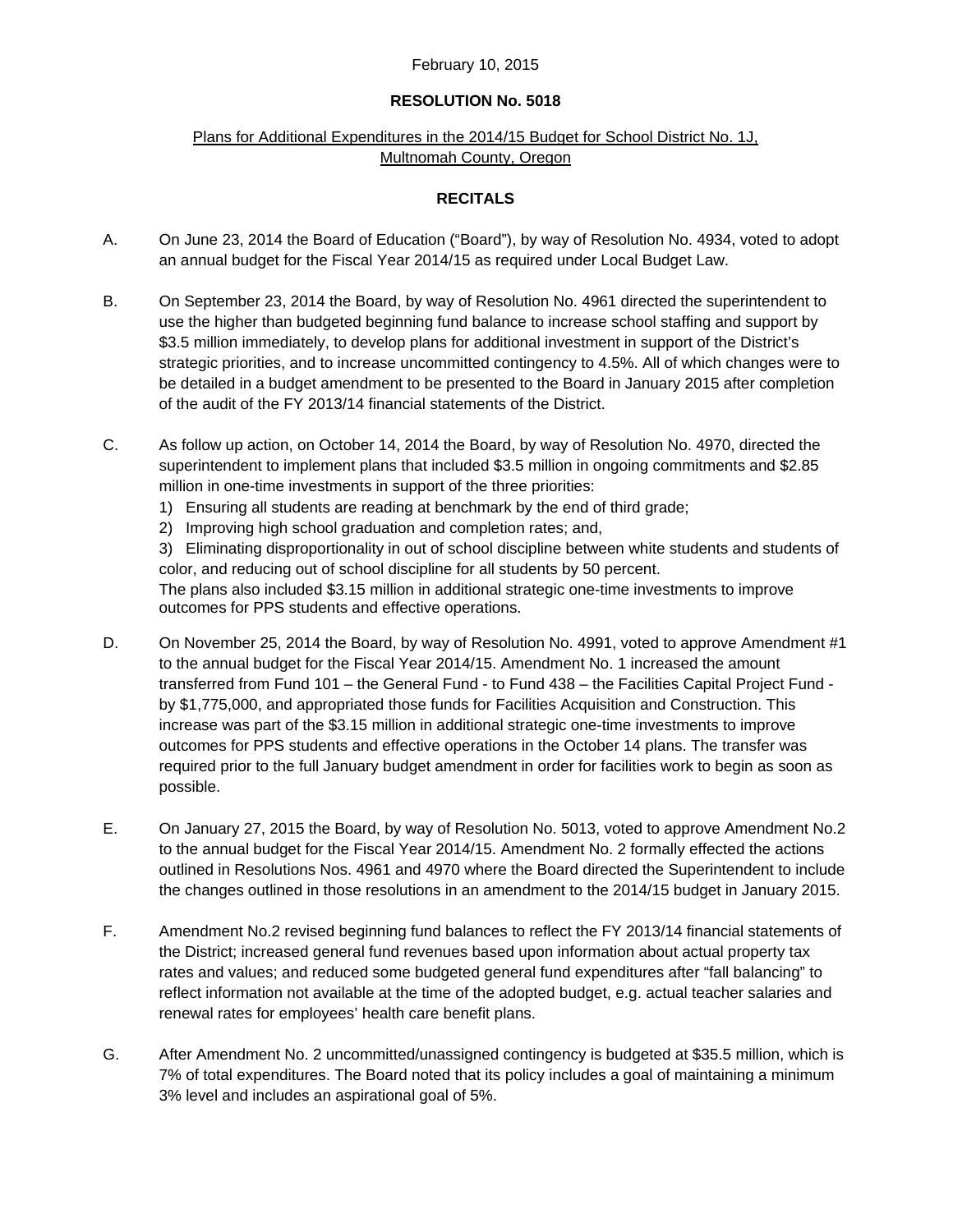- H. The Board directed the Superintendent to develop a plan by February 10, 2015 that assess the immediate urgent unfunded needs in our schools and commits the surplus contingency to support school programs. The Board further requested that the Superintendent communicate with principals and teachers to solicit ideas.
- I. The Superintendent surveyed staff as to priorities and responses were received from 2,029 people, - a response rate of 40%. The highest value was placed on technology upgrades, school safety improvements, schools discretionary budgets, summer programming, and library books and musical instruments.
- J. The Superintendent has develop two funding proposals which reflect the values expressed in the survey – one that spends \$7.2 million and takes uncommitted/unassigned contingency to 5.5% of total expenditures, and the other that spends \$12.125 million and takes uncommitted/unassigned contingency to 4.5% of total expenditures, which is the level referred to in Resolution No. 4970 in October, 2014.
- K. The superintendent recommends approval of this resolution.

# **RESOLUTION**

- 1. The Board directs the Superintendent to implement the plan to use \$7.5 million on programs and services.
- 2. The Board acknowledges that these increased investments will result in uncommitted/unassigned contingency at 5.4% of total expenditures after these increases.
- 3. The Board directs the Superintendent to include the full details of these changes in a subsequent budget amendment to the 2014/15 budget, which is likely to be presented to the Board for approval in May 2015 after the completion of the second issuance of bonds under the \$485 million capital bond authorization approved by voters in November 2012.

*D. Wynde / Y. Awwad*